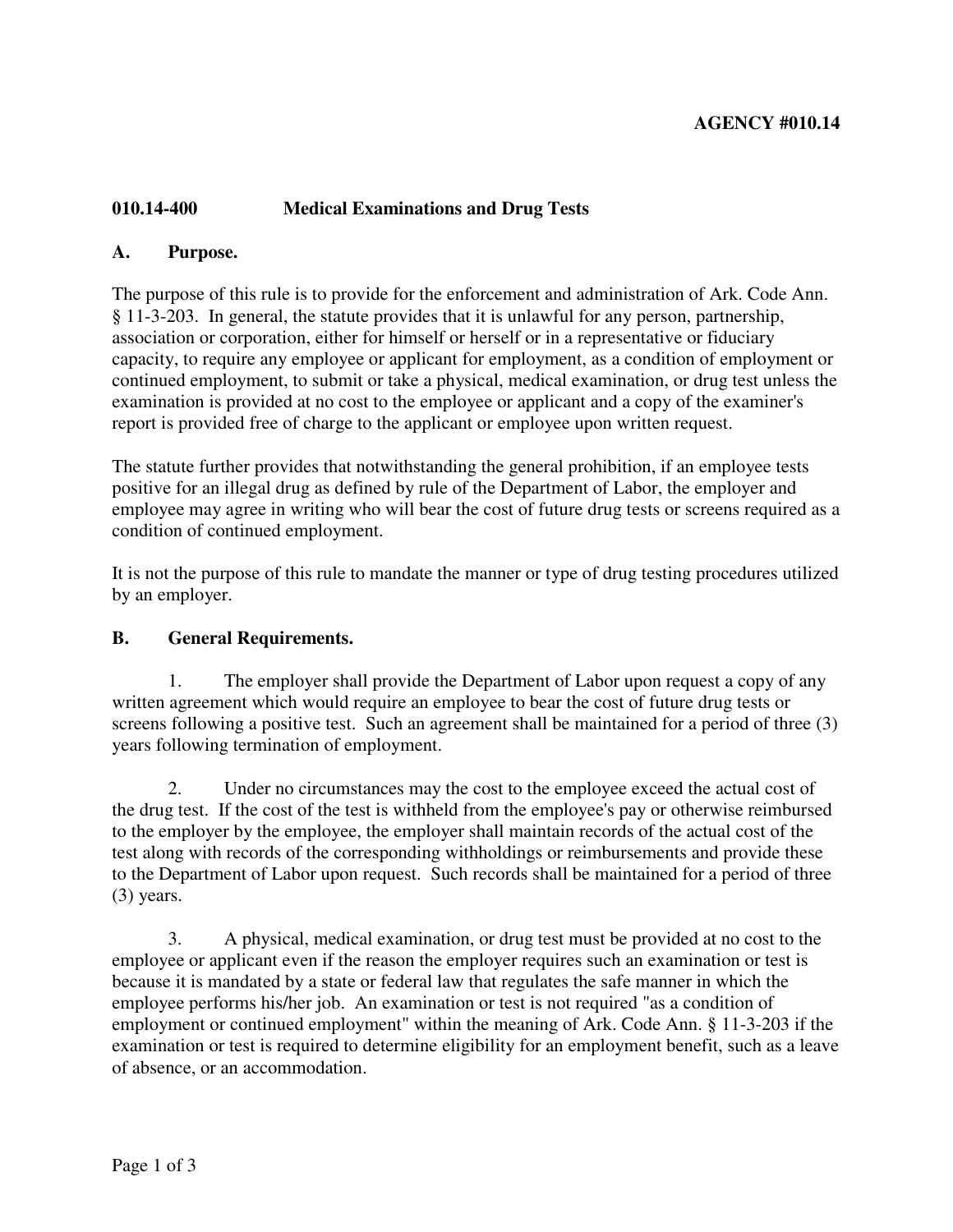4. If an employee requests that a sample be re-tested or re-screened following a positive drug test, the employer may require such re-test to be conducted at the employee's cost.

**C. Definitions.** As used in this rule and Ark. Code Ann. § 11-3-203:

 1. "Illegal drug" means any controlled substance which is unlawful for a particular employee or applicant to possess or use. This includes prescription medication for which an employee or applicant does not have a current or valid prescription for use. This also includes marijuana. Alcohol shall be considered "illegal" for the purposes of this regulation if at the time of the test, the employer had a written policy which:

- a. prohibited alcohol use in the circumstances at issue;
- b. established an alcohol testing procedure; and

 c. established the concentration of alcohol which would be considered a "positive" test;

 3. "tests positive" means that there has been a positive test result on a confirmatory drug test as opposed to a screening test.

## **D. Enforcement.**

1. Notice of assessment or claim

In the event the Labor Standards Division determines that there has been a violation of Ark. Code Ann. §11-3-203 or this rule, following an investigation of the matter, notice to the employer shall be given in the same manner as notice for minimum wage and overtime violations, Rule 010.14-111, or by a Preliminary Wage Determination Order in the case of an individual wage claim pursuant to Ark. Code Ann. § 11-4-303.

2. Contesting an assessment or claim

 a. An employer may contest an assessment or Preliminary Wage Determination order by filing a written request for a hearing with the Director of Labor, 10421 West Markham, Little Rock, AR 72205. The written request must be made within fifteen (15) days after the employer's receipt of the Notice of Assessment or Preliminary Wage Determination Order or the assessment or order will become final.

 b. A written request for a hearing shall be referred to a hearing officer designated by the Director and shall be handled as an adjudicative matter pursuant to Rule 010.14-007.

3. Penalties

 a. Each violation of Ark. Code Ann. § 11-3-203(a) shall constitute a misdemeanor offense, punishable by a fine not to exceed \$100.